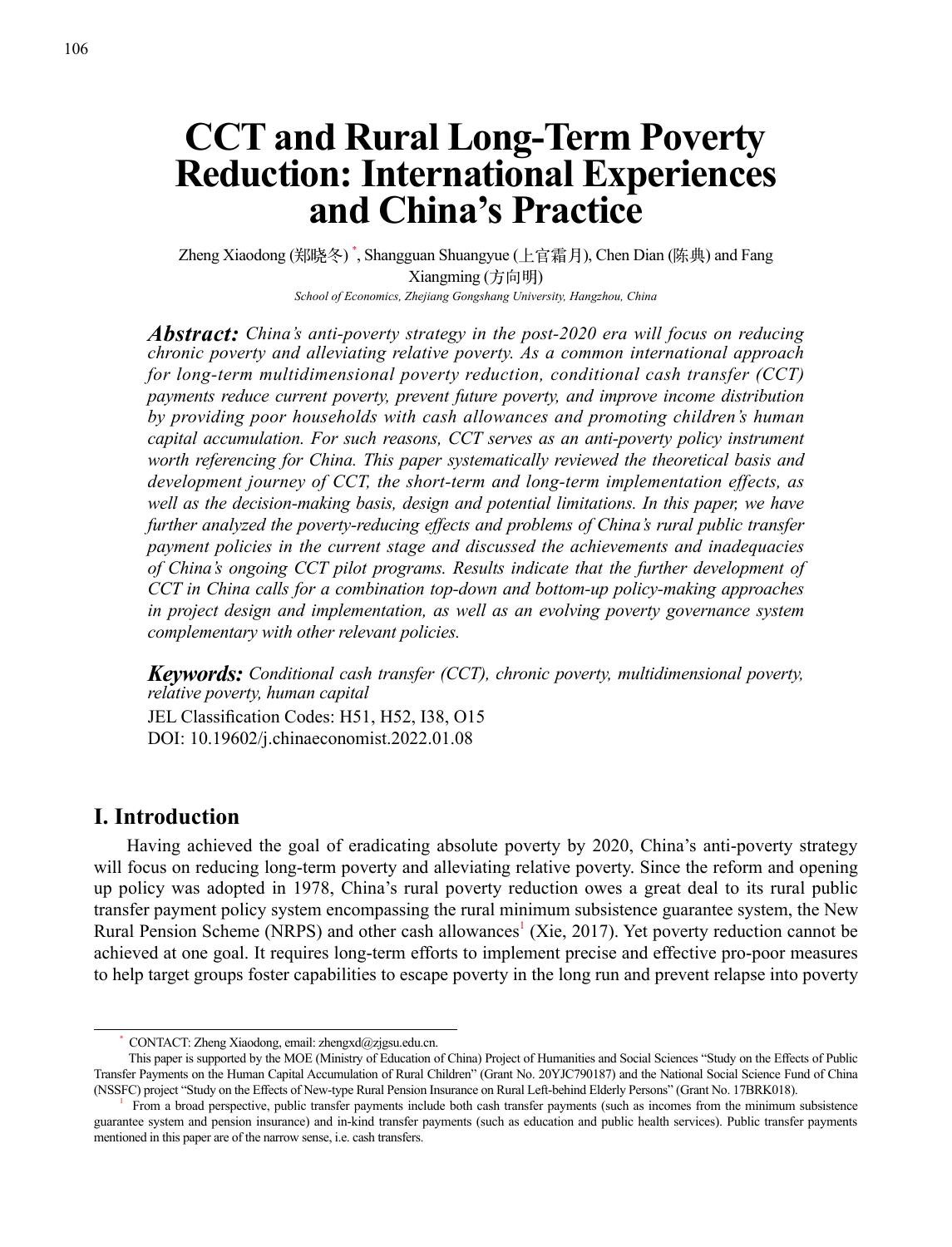and new poverty. In the post-2020 new era, China needs to further improve and innovate the rural public transfer payment system and consider piloting and rolling out conditional cash transfers (CCT) and other incentive-compatible transfer payment policies to achieve long-term and sustainable poverty reduction (Gan, 2019).

In the long run, human capital accumulation offers endogenous momentum for preventing health-related poverty and intergenerational poverty transmission and easing relative poverty (Cai, 2020). Childhood is the stage of life when human capital investment promises the highest return. Continuous and precise investment on children's human capital is an important initiative for longterm national development (Heckman and Corbin, 2016). China's significant achievements in child development are unbalanced and inadequate. Less developed countryside is still faced with such challenges as undernourishment, psychological problems, and lack of access to education, and great importance should be attached to addressing those challenges in the post-2020 era (China Development Research Foundation, 2017). As a long-term multidimensional poverty reduction scheme extensively deployed internationally, CCT programs realize long-term poverty reduction and inclusive and balanced development through a combination of cash transfer payments and children's human capital accumulation, offering a policy option worth referencing for China's poverty reduction transition.

Chinese scholars have discussed CCT programs in some developing countries (Fang, 2016; Wang and Zeng, 2016). Other Chinese scholars also began to assess CCT pilot programs in rural areas of China's western regions and the policy effects of the pilot programs (Mo *et al.*, 2013; Zhou *et al.*, 2020). Policymakers should systematically learn about the principles and effects of those CCT programs and develop a science-based and reasonable implementation scheme. At least the following three aspects warrant further analysis and discussions, including the theoretical basis for CCT programs, the shortterm and long-term implementation effects, as well as the basis for determining project implementation, program design and potential limitations. In view of those aspects, this paper will systematically review international experience of CCT programs, discuss the poverty-reducing effects of China's rural public transfer payment policies and the ongoing CCT pilot programs, and offer an evaluation and outlook of the future implementation of CCT programs as reference for optimizing the anti-poverty policy system.

## **2. Theoretical Foundation and Development Journey of CCT**

### **2.1 Concepts and Economic Foundation of CCT**

CCT payments are given to a target group in return for fulfilling specific conditions. Popular CCT programs include cash allowances provided by the government or non-governmental public-welfare organizations to poor groups under the condition that beneficiary households invest in their children's human capital by certain criteria. Normally, eligible cash allowance recipients under the CCT programs are female guardians, who are required to invest in their children's human capital in terms of education and health. For instance, such requirements include children's school attendance rate or academic performance, and pregnant women and children's regular receipt of preventive health services and nutritional supplements. CCT programs aim to reduce current poverty through cash transfer payments and prevent the intergenerational transmission of poverty by investing in children's human capital and improving income distribution. The implementation of CCT programs is predicated upon the following economic theories or facts: First, return on human capital investment in the early stage of life is always higher than in the late stage of life; second, the limited rationality of poor households will lead to an under-investment in children's human capital; third, precise and effective public transfer payments help correct market failures and achieve long-term poverty reduction goals in a fair and efficient manner.

### *2.1.1 Lifecycle theory of human capital investment*

Carneiro and Heckman (2003) described the "Heckman curve" of diminishing return on human capital investment from preschool, school and continuing education, i.e. with other conditions held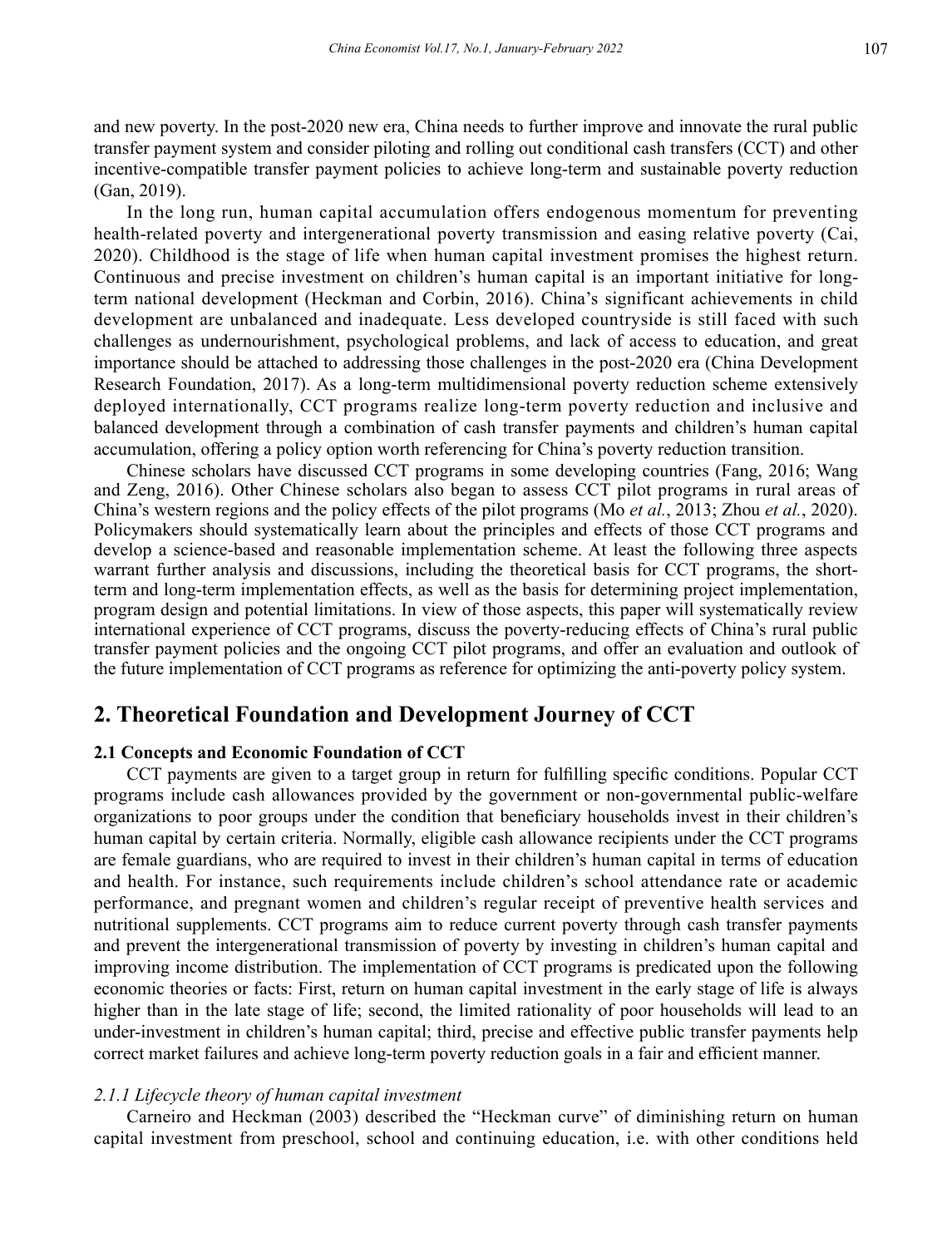constant, human capital investment always yields a higher return in early stages of life than in late stages. The explanations are threefold: First, psychological and brain science research has proven a more lasting return on early-stage human capital investment and greater plasticity of early-stage abilities (especially cognitive abilities). Second, the acquisition of skills is self-reinforcing, i.e. skills acquired in the early stage of life will sustain in later stages of life and reinforce the acquisition of other skills. Third, the acquisition of skills is complementary, i.e. skills acquired in the early stage help raise return on human capital in later stages of life, and the effects of human capital investment across various stages of life are complementary. Meanwhile, continuous investments are needed to bring out the full potentials of early-stage investments. Due to the self-reinforcing and complementary effects, the formation and development of individual skills are subject to the multiplier effect, which gives rise to the aggregation effect of skills acquisition. There are critical and sensitive periods for human capital formation: While return on human capital investment is high in childhood, it becomes relatively more difficult for later remedial measures to acquire new skills in youth. No balance has to be struck, therefore, between fairness and efficiency for human capital investment in childhood, and proactive and high-quality interventions should be made to promote children's human capital accumulation (Heckman and Corbin, 2016).

### *2.1.2 Limited rationality of poor households concerning children's human capital investment*

According to the theory of household economics, children are compared to the "durable consumer goods" of households, and their human capital accumulation helps increase household utility (Becker, 1991). As can be learned from the equilibrium conditions of children's human capital investment by the optimal solution of the household utility function, household decisions on children's human capital investment are determined by two factors; first, the level of household resources. When household resources increase, parents will invest more in their children's human capital and increase consumption of other commodities. The second factor is the shadow price of children's human capital investment (opportunity cost). With household resources being constant, when the prices of other commodities are higher than the shadow price of children's human capital accumulation (for instance, return of child labor for a household), the household will cut back on other commodities and invest more in their children's human capital.

In this sense, the reasons for poor households normally under-investing in their children's human capital are threefold: First, poor households lack socio-economic resources to invest in their children's human capital to meet their children's needs for sufficient development. Second, the lack of access to critical information for poor households leads to the limited rationality of their decisionmaking behaviors (Banerjee and Duflo, 2011). Even if poor households are aware of the long-term value from their children's human capital investment, they may not maximize the long-term utility of such investment due to indecision, preoccupation with short-term effects or conflict of interest among family members. Third, given the positive externalities of human capital, the optimal human capital investment decisions for households may not be choices that maximize social welfare. For instance, both education and health generate positive externalities (Glaeser and Lu, 2018). Without sufficient access to information and consideration of externalities in making decisions, household decisions will lead to market failures and under-investment in children's human capital.

#### *2.1.3 Conditional cash transfer (CCT) payments: giving priority to both fairness and efficiency*

While promoting fairness, non-CCT payments may not guarantee efficiency in the use of transfer payment funds. Given their limited rationality, poor households receiving non-conditional cash allowances may spend more money on consumption than on their children's human capital investment, which may not achieve the best effects of long-term poverty reduction. In comparison, CCT payments not only create an income effect that reduces poverty in the short run, but generate a substitution effect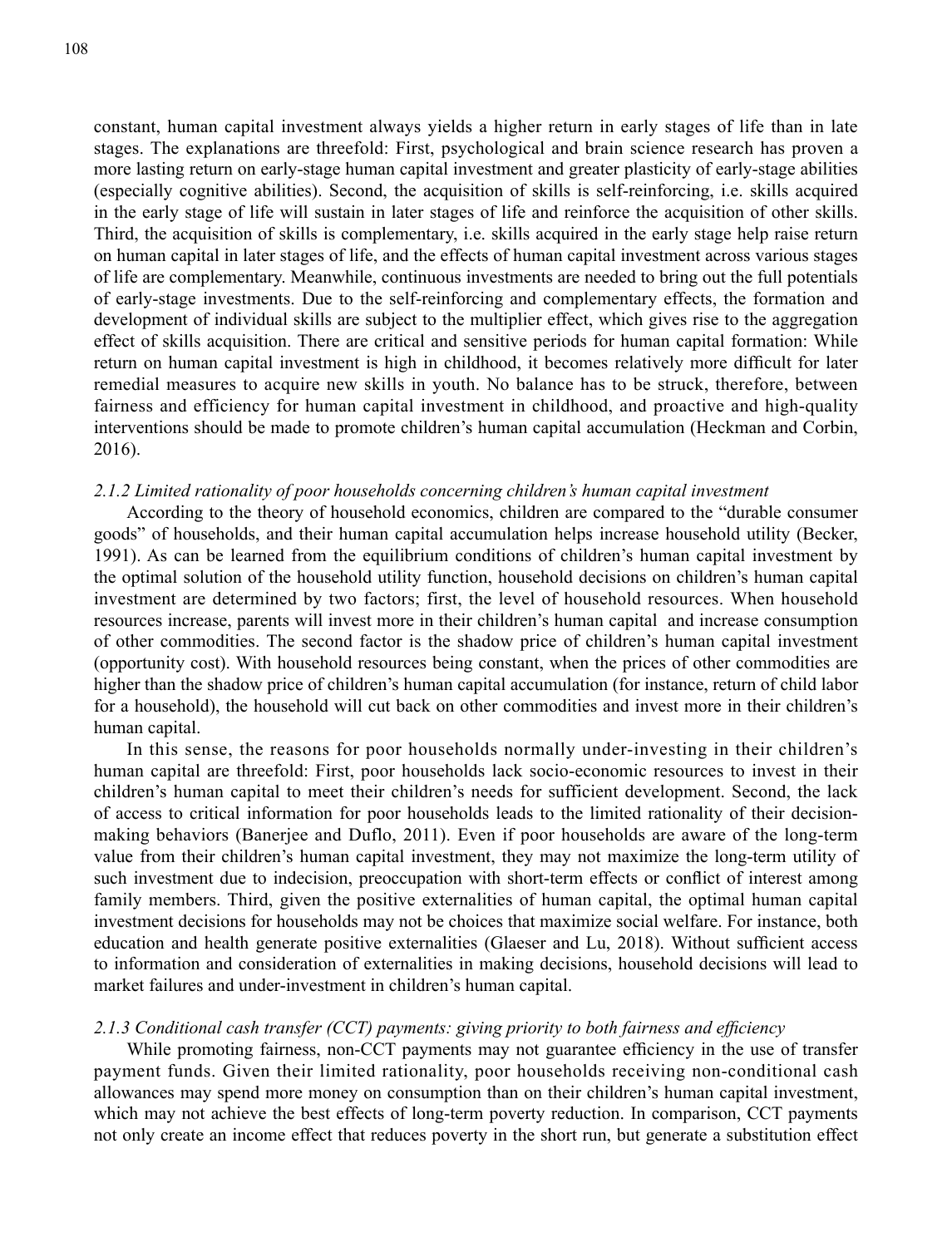that promotes children's human capital accumulation, thus ensuring both the fairness and efficiency of public transfer payments in reducing poverty. Previous research suggests that female guardians are more inclined to use household resources for children's education and health. For this reason, mothers are usually the recipients of cash allowances of CCT programs, and families with girls tend to receive more allowances, which will to some extent promote the gender equality of education and health service opportunities (Parker and Todd, 2017). Theoretically, CCT programs will not only reduce household poverty in the short run through transfer payments, but also prevent the intergenerational transmission of poverty by promoting children's human capital accumulation and reducing the feminization of poverty.

### **2.2 Origin and Development of CCT Programs**

CCT programs originated from Latin America at the end of the  $20<sup>th</sup>$  century. In 1997, the Mexican government implemented the world's first CCT program, i.e. the "Oportunidades" program to end the vicious cycle of poverty for the poor and the extremely poor, which is one of the most representative CCT programs in the world.<sup>2</sup> The Oportunidades has the following features: First, precise identification of poor populations from a multidimensional perspective. The Oportunidades program first evaluated the fringeness of a household's region based on such aspects as geographical location and level of infrastructure before specifying a measurable point system that is hard to manipulate, encompassing household demographic structure and physical assets, for measuring each household's socio-economic conditions to overcome the targeting bias with income as the yardstick of poverty, and beneficiary households would receive one qualification review every three years.

Second, the amount of cash allowances for each household under the Oportunidades program was based on a set of criteria, including the fulfilment of given educational and health service conditions and family structure (such as the number of children, gender and age). For instance, recipient households were required to keep their children's school attendance above a minimum level and regularly receive preventive health services as the condition for obtaining cash allowances.

Third, the methods and recipients of cash transfer payments were determined reasonably. In dispensing cash allowances under the Oportunidades program, the Mexican government required that recipients should be mothers or primary caretakers of children.

Fourth, a program monitoring and impact assessment system was put into place. Prior to its implementation, the Oportunidades program's design team carried out a national household baseline survey and regional pilot programs, followed by a randomized controlled trial (RCT) for 31,000 households and a third-party nationwide policy impact assessment by the International Food Policy Research Institute (IFPRI), and engaged professionals to monitor the acceptance of intervention by beneficiary households.

According to a report released by the World Bank,  $363$  large and medium-sized countries across the world implemented CCT programs in 2016, most of which were middle-income countries (see Table

| Region                                   | Latin America | Asia   | Africa | Europe | Oceania | Sum     |
|------------------------------------------|---------------|--------|--------|--------|---------|---------|
| Number of countries                      | 20            | 16     | 21     |        |         | 63      |
| Population coverage<br>(million persons) | 99.530        | 62.781 | 19.087 | 1.555  | 0.004   | 182.957 |

| <b>Table 1: Regional Distribution of Global CCT Programs</b> |  |  |  |
|--------------------------------------------------------------|--|--|--|
|--------------------------------------------------------------|--|--|--|

Source: Compiled by authors according to data from the World Bank's Report *The State of Social Safety Nets* 2018.

<sup>&</sup>lt;sup>2</sup> The Mexican government implemented the conditional cash transfer payment program in 1997 for the poor and the extremely poor under the "Progresa" program, which was renamed into "Oportunidades" in 2002 and "Prospera" in 2015. After those renames, the overall program design remained constant, but the coverage of target groups and budgetary spending increased.

<sup>3</sup> See the World Bank, *The State of Social Safety Nets 2018*, https://openknowledge.worldbank.org/handle/10986/29115.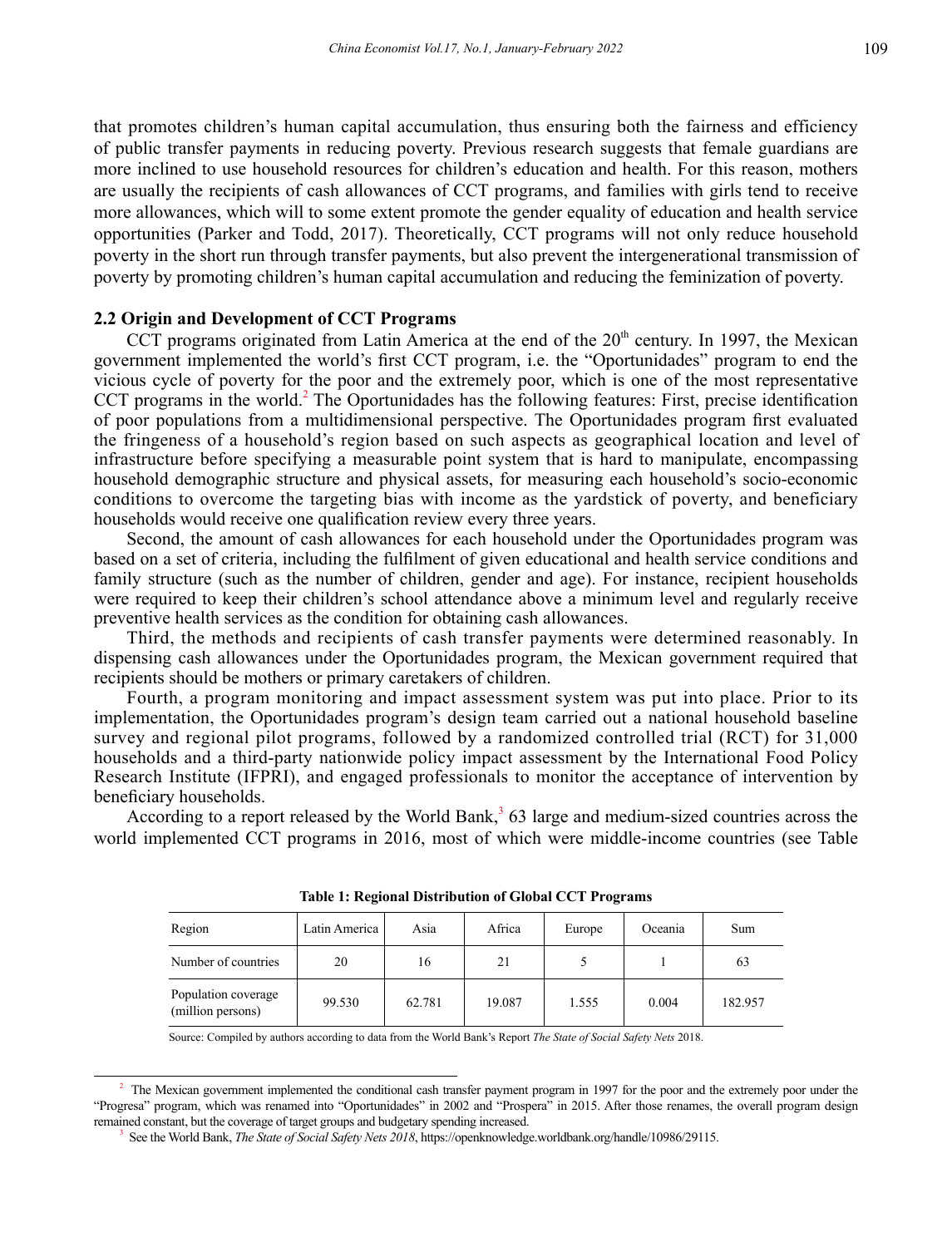1). Among them, CCT programs with broad population coverage include Brazil's household allowance program (41.81 million), Indonesia's Kelurga Harapan program (23.40 million), the Philippines's 4Ps program (20.24 million) and Colombia's Mas Mamilias en Accion program (13.67 million), among others.

# **3. Implementation Effect of CCT Programs**

#### **3.1 Short-Term Effects of CCT Programs**

The short-term effects of CCT manifest in two aspects - household consumption and poverty level, and spending on children's education and health. Referencing Fiszbein *et al*. (2009), Paes-Sousa *et al*. (2011), and Glewwe and Kassouf (2012), this paper has summarized the poverty-reducing effects of CCT programs in the first decade of implementation, with results shown in Table 2.

Regarding household consumption and poverty, most CCT programs could significantly promote total household consumption, especially programs offering large sums of cash allowances. To varying degrees, those programs eased household poverty by reducing poverty incidence and depth. In terms of consumption structure, most CCT programs sharply increased the level and share of household spending on food, which was conducive to children's intake of meat proteins and other nutrients and raising women's bargaining power in their families (Parker and Todd, 2017). Meanwhile, programs offering smaller sums of cash allowances did little to increase household consumption, as in the case of Cambodia and Ecuador.

With respect to children's education and health, most CCT programs could significantly raise children's school attendance and increase the utilization of medical services for children to some extent.<sup>4</sup> Some studies, however, suggested that the short-term effects on children's education and health were insignificant. A possible reason is that it took some time for human capital accumulation to occur, or program effectiveness hinged upon the improvement of children's learning behaviors and parenting quality. Differences in the socio-economic conditions and target groups across regions may also result in certain deviations in the effects of project implementation.<sup>5</sup>

#### **3.2 Long-Term Effects of CCT Programs**

In evaluating the long-term effects of CCT programs, we focused on children's transitions in two lifecycle stages. First, we examined the educational performance and health conditions of children from prenatal or early life stages to school-age stage (below the age of six); second, we analyzed changes in the employment, compensation and other benefits after the children entered into adulthood from the school-age stage to the adult employment stage (above 18 years).

Millan *et al*. (2019) identified ten CCT programs with the long-term effect of lengthening children's education (see Table 3). Research suggests that Ecuador's BDH cash transfer program (2004-2014) improved children's cognitive and non-cognitive abilities, improved their school performance, nutrition and health, and helped increase their employment participation rate and income in adulthood (Araujo *et al.*, 2018). Mexico's "Oportunidades" program (1997-2010) increased children's average length of education by 1.4 years as chiefly manifested in a sharp increase of middle school graduation rate and raised women's labor participation rate and wage level by 11% and 50%, respectively, and men's formal employment rate by nine percentage points (Parker and Vogl, 2018). Nicaragua's CCT program (2000-

<sup>4</sup> The randomized intervention trial (RCT) evaluation result suggests that Nicaragua's conditional cash transfer payment programs increased school enrolment rate by 12.8% for children aged 7 to 13 and increased children's medical consultation rate and vaccination rate at designated clinics within six months by 13.1% and 18%, respectively.

<sup>5</sup> Of course, the correct use of evaluation method will also influence the final research results, but the effect is hard to discern if the data treatment process is unknown. Hence, this paper assumes the conclusions of existing studies to be reliable without delving into methodologies.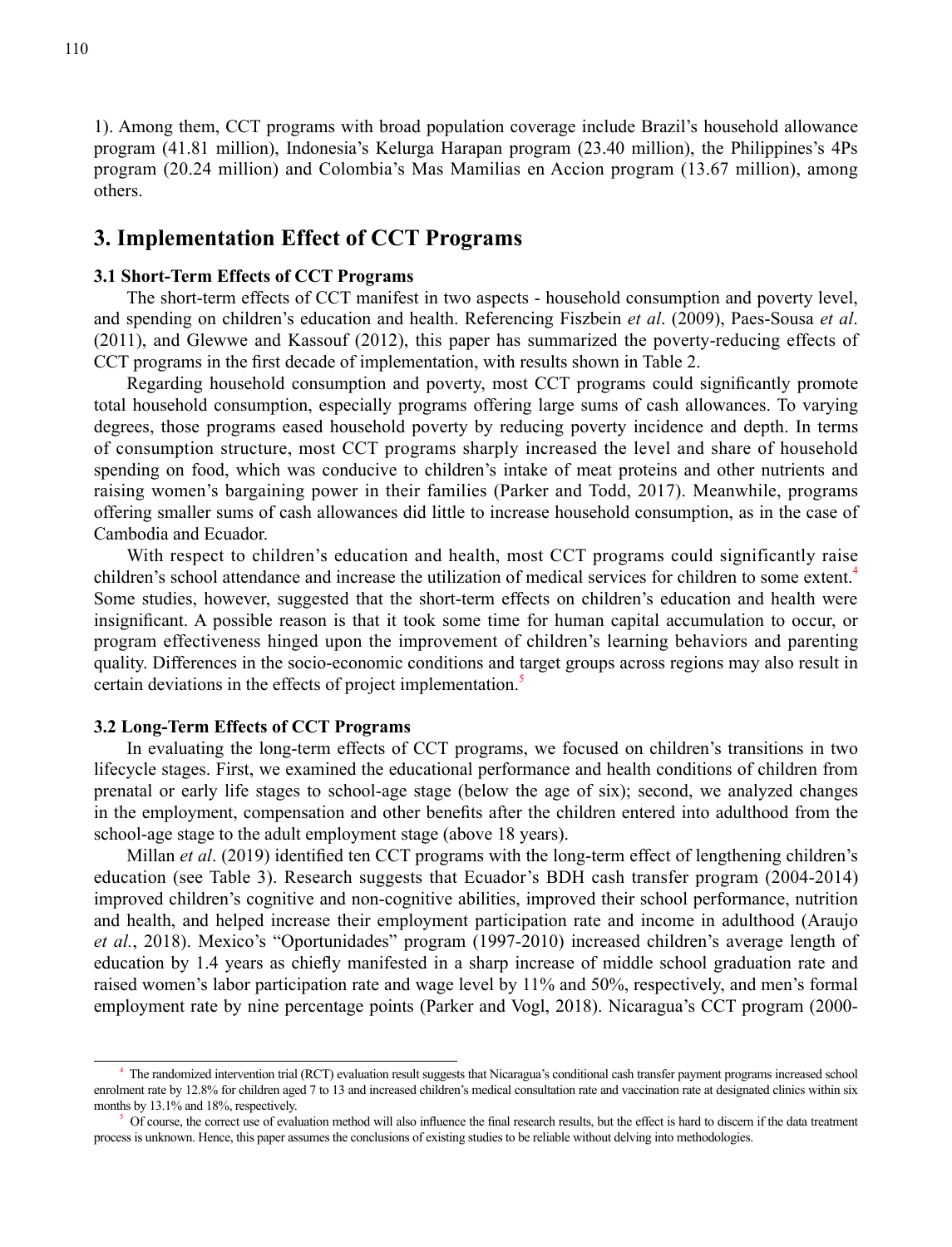| Table 2: Short-Term Effects of Conditional Cash Payment Transfer Programs (%) |  |  |
|-------------------------------------------------------------------------------|--|--|
|-------------------------------------------------------------------------------|--|--|

|                                                           | <b>Brazil</b> | Cambodia  | Colombia            | Ecuador   | Honduras             | Mexico          | Nicaragua  |
|-----------------------------------------------------------|---------------|-----------|---------------------|-----------|----------------------|-----------------|------------|
| Household consumption                                     |               |           |                     |           |                      |                 |            |
| Share of cash<br>allowance                                | 8             | $2 - 3$   | $13 - 17$           | $7 - 10$  | $9 - 11$             | $19-20$         | 18-30      |
| Total household<br>consumption                            | $7.0^{**}$    | <b>NS</b> | $10.0^{**}$         | <b>NS</b> | $7.0^{\degree}$      | $8.3***$        | $20.6***$  |
| Food consumption                                          | $12.0**$      | NA        | $6.0^{**}$          | <b>NS</b> | <b>NS</b>            | NA              | $31.0**$   |
| Share of food<br>consumption                              | $0.02**$      | NA        | $0.04***$           | $0.04***$ | <b>NS</b>            | NA              | $0.04***$  |
| Household poverty                                         |               |           |                     |           |                      |                 |            |
| Poverty incidence                                         | NA            | <b>NS</b> | $-0.03^*$           | <b>NS</b> | <b>NS</b>            | 0.00            | $-0.05$ ** |
| Poverty depth                                             | NA            | <b>NS</b> | $-0.07***$          | <b>NS</b> | $-0.02$ <sup>*</sup> | $-0.02\sp{*}^*$ | $-0.09$ ** |
| Poverty depth squared                                     | NA            | <b>NS</b> | $-0.02$ **          | NS        | $-0.02$ <sup>*</sup> | $-0.03***$      | $-0.09**$  |
| Children's school enrolment                               |               |           |                     |           |                      |                 |            |
| Primary school<br>enrolment rate                          | $0.50***$     | NA        | $2.1$ <sup>**</sup> | $10.3$ ** | $3.3***$             | <b>NS</b>       | $6.6***$   |
| Middle school<br>enrolment rate                           | $0.30***$     | $21.4***$ | $5.6***$            | $10.3***$ | <b>NA</b>            | $8.7***$        | $6.6***$   |
| Child health                                              |               |           |                     |           |                      |                 |            |
| Medical consultation<br>rate for children aged<br>$0 - 1$ | NA            | NA        | $22.8***$           | <b>NS</b> | $20.2***$            | NS              | $6.3***$   |
| Medical consultation<br>rate for children aged<br>$2 - 4$ | <b>NA</b>     | NA        | $33.2***$           | <b>NS</b> | $20.2***$            | <b>NS</b>       | $6.3***$   |
| Medical consultation<br>rate for children aged<br>$4-6$   | NA            | NA        | $1.5^*$             | <b>NS</b> | NA                   | <b>NS</b>       | $6.3***$   |
| Vaccination rate                                          | <b>NA</b>     | NA        | $8.9*$              | $6.9***$  | NA                   | <b>NS</b>       | $18.0***$  |
| Height/length for age                                     | $1.3***$      | NA        | $0.16*$             | NS        | <b>NS</b>            | $0.96***$       | <b>NS</b>  |
| Time of evaluation                                        | 2002          | 2007      | 2002-2006           | 2003-2005 | 2000-2002            | 1998-1999       | 2000-2002  |

Source: Compiled and supplemented based on the World Bank report: *Conditional Cash Transfers: Reducing Present and Future Poverty*.

Notes: (i) "NS" means no significant effect; "NA" means missing results. (ii) \*\*\*, \*\* and \* denote significance at 1%, 5% and 10% levels.

2010) increased the school performance and positive mentality of boys by 0.2 standard deviations after receiving intervention and raised their non-farm income by 10% to 30% in the labor market (Barham *et al.*, 2017).

Yet some studies suggested that CCT had limited effects on children's long-term development, especially after entering the labor market. Possible reasons include the poor design and implementation of those programs to achieve long-term effects, or the duration of evaluation could not fully reveal children's development journey (Devereux *et al.*, 2017).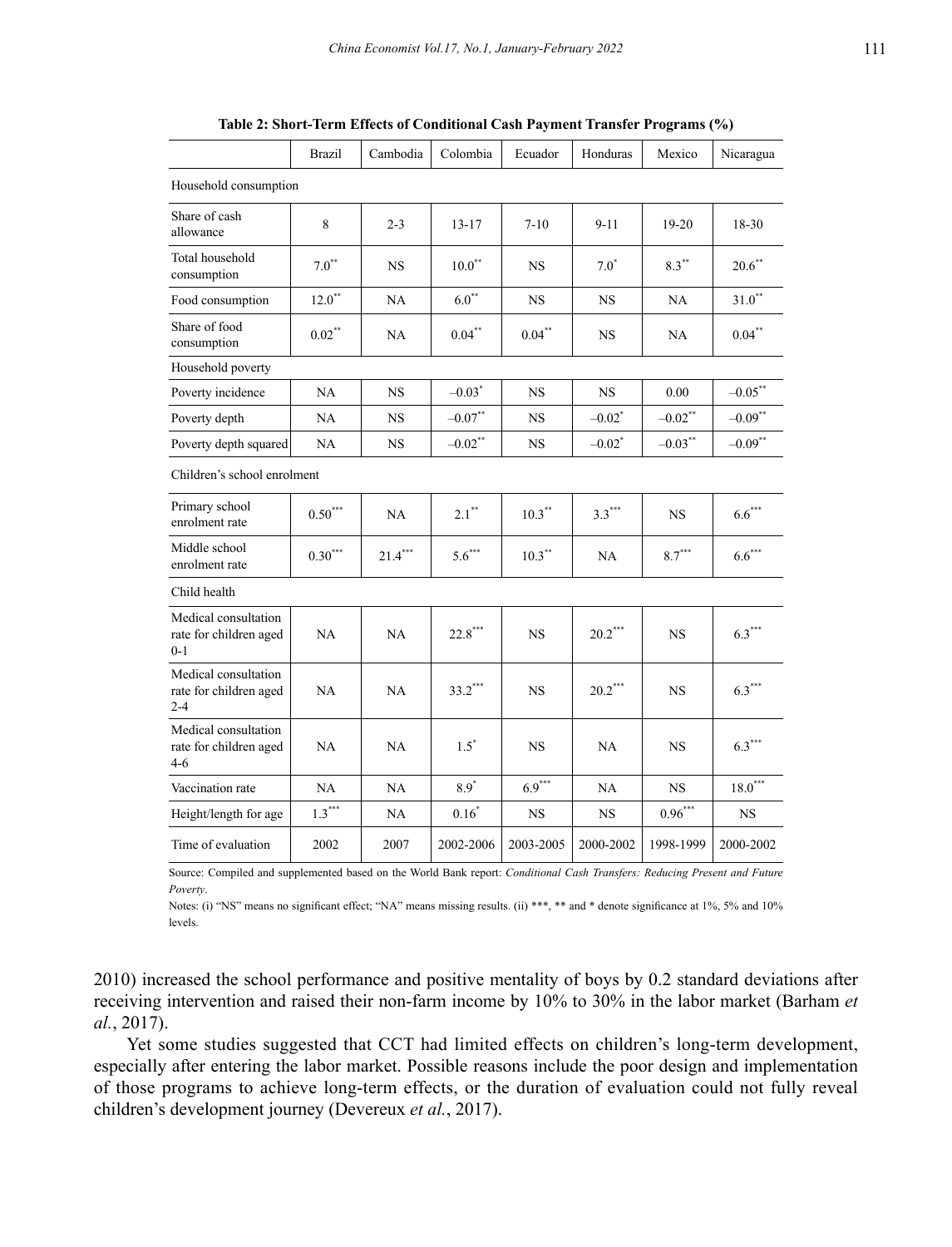|                                                | Mexico                                                  | Columbia      | Nicaragua | Honduras | Ecuador   | Cambodia | Pakistan      | Malawi        | Salvador  |
|------------------------------------------------|---------------------------------------------------------|---------------|-----------|----------|-----------|----------|---------------|---------------|-----------|
|                                                | Effects of early-stage intervention on school-age stage |               |           |          |           |          |               |               |           |
| Physical<br>development                        | 0/0                                                     | NA            | NA/0      | NA       | NA        | NA       | NA            | NA            | NA        |
| Cognitive abilities                            | 0/0                                                     | $^{+/+}$      | $NA/+$    | NA       | 0/0       | NA       | NA            | NA            | NA        |
| Social emotions                                | $^{+/+}$                                                | NA            | NA        | NA       | 0/0       | NA       | NA            | <b>NA</b>     | NA        |
| School enrolment                               | 0/0                                                     | NA            | NA        | $^{+/+}$ | <b>NA</b> | NA       | NA            | NA            | $+/+$     |
| School performance                             | NA                                                      | NA            | NA        | NA       | 0/0       | NA       | NA            | NA            | NA        |
| Effects of school-age stage on the youth stage |                                                         |               |           |          |           |          |               |               |           |
| Advancement to<br>a higher grade of<br>school  | $+/+$                                                   | $^{+/+}$      | $0/+$     | $+/+$    | $+/+$     | $+/+$    | $+/\text{NA}$ | $+/\text{NA}$ | <b>NA</b> |
| School performance                             | 0/0                                                     | $\frac{2}{2}$ | $0^{+}$   | NA       | <b>NA</b> | 0/0      | NA            | 0/NA          | NA        |
| Labor participation                            | 0/2                                                     | NA            | $+/+$     | 2/0      | 0/0       | 0/0      | $-NA$         | 0/NA          | <b>NA</b> |
| Income                                         | NA                                                      | NA            | $+/+$     | 0/0      | NA        | 0/0      | NA            | 0/NA          | NA        |

**Table 3: Long-Term Effects of CCT Programs**

Source: Millan, T. M., T. Barham, K. Macours, J. A. Maluccio and M. Stampini, 2019, "Long-Term Impacts of Conditional Cash Transfers: Review of the Evidence", World Bank Research Observer, 34(1): 119-159.

Notes: (i) All results in the table are displayed as "female samples/male samples"; (ii) "+" and "-" respectively denote the positive or negative sign of (significant) effect; 0 means insignificant, ? means different results, and NA means missing results.

### **3.3 Spillover Effects of CCT Programs**

CCT programs may have some positive or negative spillover effects. First, parents improved their child-raising behaviors in participating in the CCT programs. Possible reasons are twofold: The programs contained educational and health knowledge training, or cash allowances disbursed to recipient mothers increased their bargaining power at home, prompting households to pay more attention to the method and quality of upbringing.

Second, CCT programs may have reduced parents' labor participation while increasing children's human capital investment and reducing child labor. In addition, the welfare effect of public transfer payments may have allowed parents to spend more time taking care of their children to meet program criteria.

Third, CCT programs may crowd out private transfer payments to some extent. If the goal of the altruistic behaviors of decision-makers for private transfer payments (for instance, migrant workers remitting cash to their families) is to maximize household utility, the equilibrium condition for the optimal allocation of household resources is that each unit of resources has identical marginal utility for family members, and when a household receives public transfer payment, decision-makers will reduce private transfer payments to maximize the entire household's welfare (Angelucci *et al.*, 2012).

Fourth, CCT may influence fertility rate and boy preference. Currently, there are two opposite results and explanations on the relationship between CCT and fertility. Steckloy *et al.* (2007) found that poor households in Honduras had raised their average fertility rate by two to four percentage points to receive more cash allowances from CCT programs. Todd *et al.* (2012) found that CCT programs in Nicaragua had reduced household demand for children and lengthened women's childbearing interval while reducing household poverty and promoting children's human capital investment. In addition, poverty reduction and program preference toward girls have also to some extent reduced households' boy preference (Parker and Todd, 2017).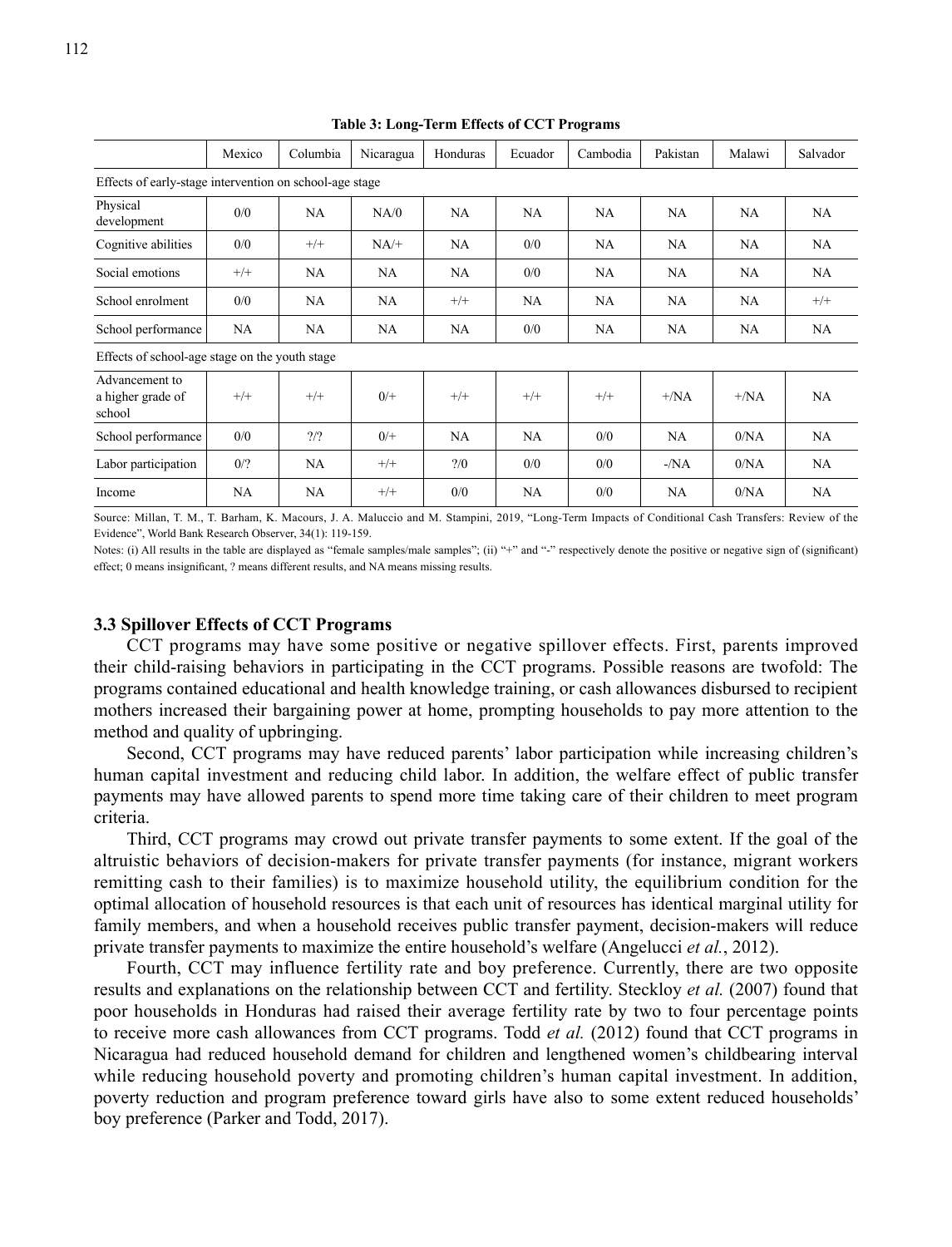Fifth, CCT programs were conducive to improving the existing systems through policy monitoring and evaluation. All CCT programs had relatively complete monitoring and evaluation systems for the extensive application of impact assessment methods (especially randomized controlled trials) in policy formulation and promotion, thus promoting the development of experimental economics and the use of quasi-experiment impact assessment methods (Banerjee and Duflo, 2009).

# **4. Implementation Basis and Design of CCT Programs**

### **4.1 Prerequisites for Implementing CCT Programs**

As mentioned before, CCT payments are intended to accommodate fairness and efficiency and prevent future poverty by investing in children's human capital while using cash subsidies to reduce current poverty and inequalities. Based on the CCT theory, Fiszbein *et al.* (2009) listed the criteria for assessing the necessity of implementing CCT programs (see Figure 1). First, the necessity of public transfer payments to reduce household poverty and improve income distribution should be evaluated in terms of fairness. Second, the necessity of cash transfer payments based on children's human capital investment should be evaluated in terms of efficiency. When the income effect of public transfer payments is insufficient as to realize sustainable poverty reduction in the long run, human capital investment in children should be additionally included as a condition to maximize the substitution effect, prevent market failure, and increase household and social welfare.

### **4.2 Design of Cash Transfer Payment Programs**

Design of scientific and effective program schemes requires in-depth discussions of program



#### **Figure 1: Implementation Basis and Assessment Procedure of CCT Programs**

Source: The World Bank, Conditional Cash Transfers: Reducing Present and Future Poverty, https://openknowledge.worldbank.org/ handle/10986/2597.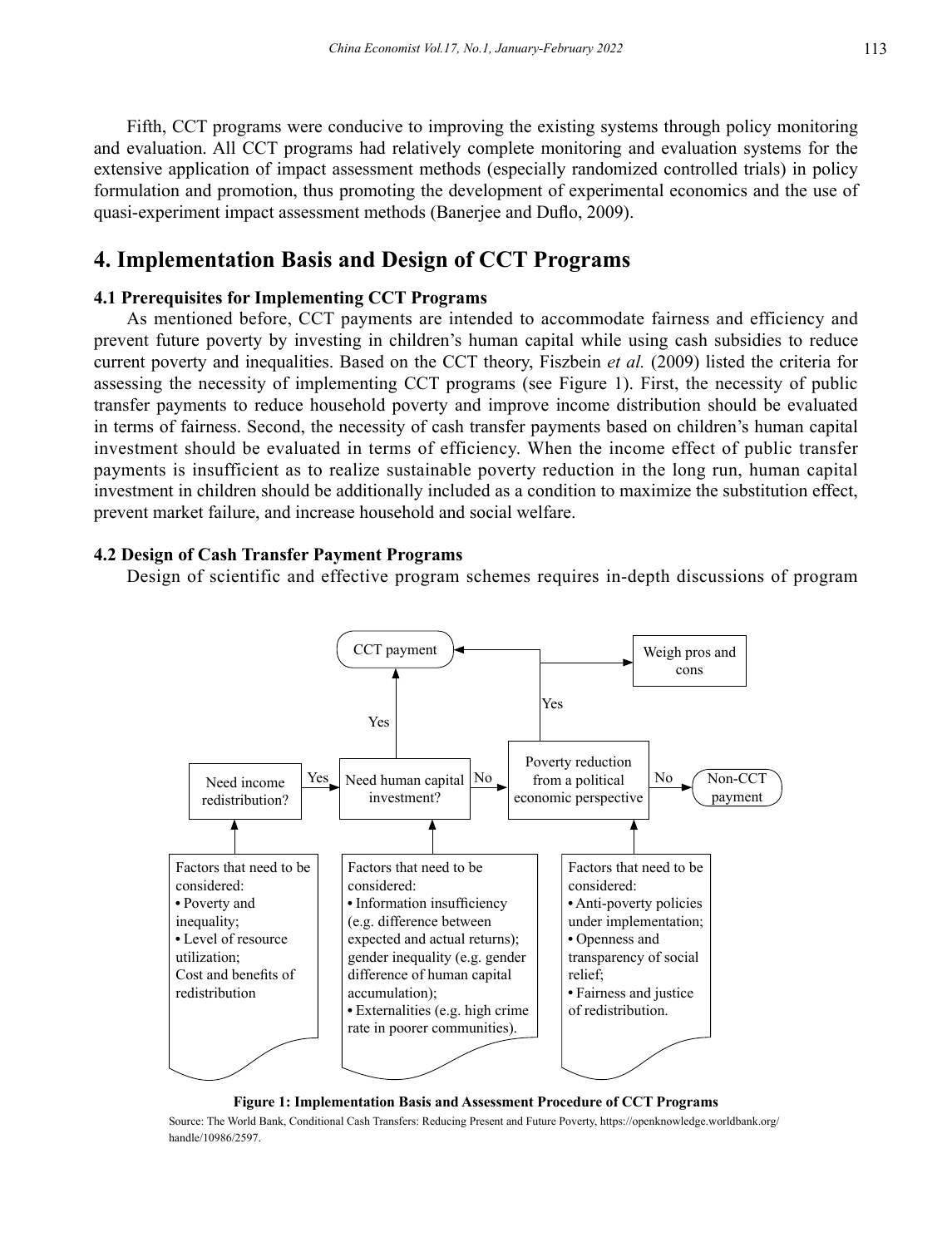characteristics and methodologies. First, eligibility for receiving CCT should be based on both households' income and consumption dimensions and children's human capital accumulation, i.e. multidimensional criteria for target groups should be established to identify poor households and increase poverty reduction efficiency (Azevedo and Robles, 2013). Second, additional conditions should be designed reasonably based on the actual conditions of poor households, e.g. the required school attendance rate of school-age children and the categories, frequencies and locations of health services received by pregnant women and children. Lastly, the level of cash transfer payment process needs to be specified according to cohort heterogeneity. Given the possible marginal diminishing effect of transfer payments and the heterogeneous opportunity costs for households of different structures to invest in children's human capital, it is necessary to determine the amount of cash allowance for different target groups to maximize the efficiency of implementation. Regarding the payment process, consideration should be given to such factors as the payment method, payment frequency and recipients.

In designing the specific scheme, most previous CCT programs were determined by the government's policy design team according to international experience and relevant local quantitative and qualitative information. Despite efficient policy-making and implementation of this government-led approach, it cannot avoid inefficient resource allocation due to government failure and the interference of other factors (Jia, 2017). Given the vital role of the target groups' participation in policy implementation, policy design should also address the needs of poor households and follow a bottom-up approach that gives initiative to local authorities, especially for CCT programs intended to improve household human capital investment behaviors. Hence, a new direction of research on CCT is to improve current policy design by precisely measuring the true preferences of poor households for different CCT programs.

Using a CCT program in Mexico as an example, Alix-Garcia (2019) estimated households' willingness to accept (WTA) and designed a CCT scheme based on the WTA and deforestation risk. Simulation found that this scheme could more precisely identify target groups with a sharp reduction in the social cost.<sup>6</sup> According to the impact assessment result of Jia *et al.* (2017) for China's rural small credit programs, the accuracy of poverty targeting and poverty reduction effectiveness and sustainability can be sharply increased by integrating top-down and bottom-up poverty reduction programs. That is to say, government-led (top-down) approach and local initiative (bottom-up) should be combined to reduce government failure and coordination cost to enhance capital efficiency and policy effectiveness.

#### **4.3 Integrated Evaluation of CCT**

Although most studies have verified the short-term effects of CCT programs, conclusions have yet to be formed regarding their long-term effects, especially whether such programs may prevent the intergenerational transmission of poverty. Moreover, CCT may have the following limitations: While such programs improve household behaviors of investing in their children's human capital, the level and quality of education and health services should be improved from the supply side. A basic assumption for CCT programs to improve households' human capital investment behaviors is the quality of educational and health services, without which such programs may distort households' original rational behaviors and cause inefficient resource allocation without improving household and social welfare.

Second, policymakers should give sufficient consideration to the potential labor disincentives of CCT programs and take countermeasures to reduce the welfare dependence of poor households. Based on existing research results, CCT programs may generate negative spillovers on adult labor supply, giving rise to the poverty trap. Hence, policymakers should design reasonable program entry and exit

<sup>6</sup> Programs with the goal to alter the behaviors of participants are usually subject to the self-selection problem. For instance, some households eligible to participate may still invest in their children's human capital even without receiving cash allowance. Transfer payments to such groups will, to some extent, result in inefficient use of capital. Hence, the consideration of the self-selection problem is an important reason why policy scheme preferences and WTA analysis help increase policy targeting accuracy.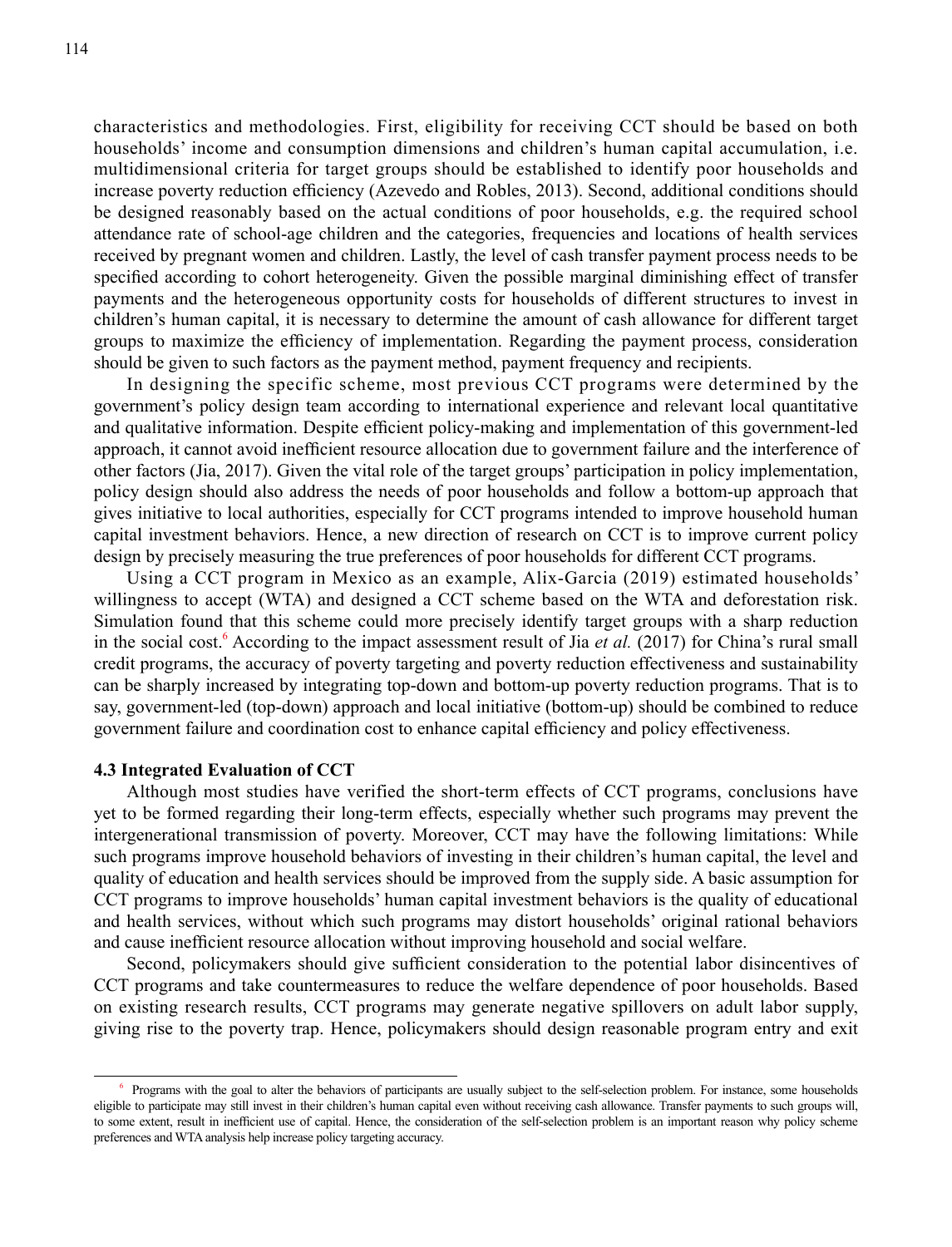mechanisms and explore the possibility of combining CCT with employment incentives.

Third, policymakers should clarify the position of CCT programs in the social security system and bring out synergy and complementarity between CCT programs and other anti-poverty policies. As a policy instrument, CCT programs should serve as an important supplement or improvement to social security policies instead of replacing existing anti-poverty policies. The reasons are twofold: On one hand, CCT programs cannot cover all poor groups such as families with elderly persons and childless families, who rely on the rural minimum subsistence guarantee system, the New Rural Pension Scheme (NRPS), among other social protection policies.<sup>7</sup> On the other hand, the biggest advantage of CCT programs is the prevention of chronic poverty by inducing human capital investment. For this reason, such programs are primarily intended to address structural poverty problems rather than coping with temporary poverty due to contingencies such as the COVID-19. The latter needs to be addressed with supplemental policy instruments such as employment and social relief programs.

# **5. CCT Payments to China's Countryside: Right Time for Implementation?**

### **5.1 China's Rural Public Transfer Payments and Children's Human Capital Development**

The rural minimum subsistence guarantee system and the New Rural Pension Scheme (NRPS) are key components of China's rural public transfer policy system. While the former aims to protect rural residents in absolute poverty with household per capita income below the local minimum subsistence level, the latter's target group is rural elderly persons not covered by any other pension insurance system. Although both sorts of policies help reduce rural poverty, their respective weaknesses also exist. For one thing, the rural minimum subsistence guarantee system still has great room to improve due to its limited targeting efficiency. For another, the New Rural Pension Scheme (NRPS) has a limited poverty-reducing effect with its small amount of pension payments, which is subject to a long-term diminishing effect.

Since the rural minimum subsistence guarantee system and the NRPS system are primarily designed to ensure the basic living standards of rural low-income and elderly groups, few studies have been carried out to investigate rural public transfer payments and children's human capital development. With increasing research on major policy goals, some researchers have turned their eyes to the spillover effects of existing rural public transfer payments, including the effects on children's human capital development. For instance, Liu and Qi (2019) found that the rural minimum subsistence guarantee system would lead to more household educational input and better upbringing while significantly increasing rural children's cognitive abilities, but the low efficiency and level of relief had limited the positive effects of the minimum subsistence guarantee system. Yu *et al*. (2019) and Zheng *et al*. (2020) found that the New Rural Pension Scheme (NRPS) had raised rural children's nutrition and health levels, especially for rural left-behind children, but the economic significance of such effects remains limited.

Despite falling poverty incidence in China's countryside and great improvements in children's educational equality, nutrition and health, children's development remains unbalanced and inadequate across regions, especially in poor rural areas. According to the *Report on Children's Development in China 2017*, more than 20% of the most vulnerable children in poor areas still lack sufficient nutritional intake, early-stage parenting, access to educational opportunities, and so on. Such children are also highly vulnerable to psychological problems, abuse and negligence. Despite the implementation of various pilot programs on rural children's development (see Table 4) and the inclusion of children's development into national development and poverty relief planning, China has yet to establish a formal transfer payment policy for rural children. According to the Asian Development Bank (2012), it is

<sup>7</sup> Consolidation of policies with similar functions not only improve the effects of policy implementation, but may avoid efficiency loss arising from repetitive coverage of target groups by different programs. The flip side is that such consolidation may also incur administrative and social costs and require a cost-benefit analysis in making decisions.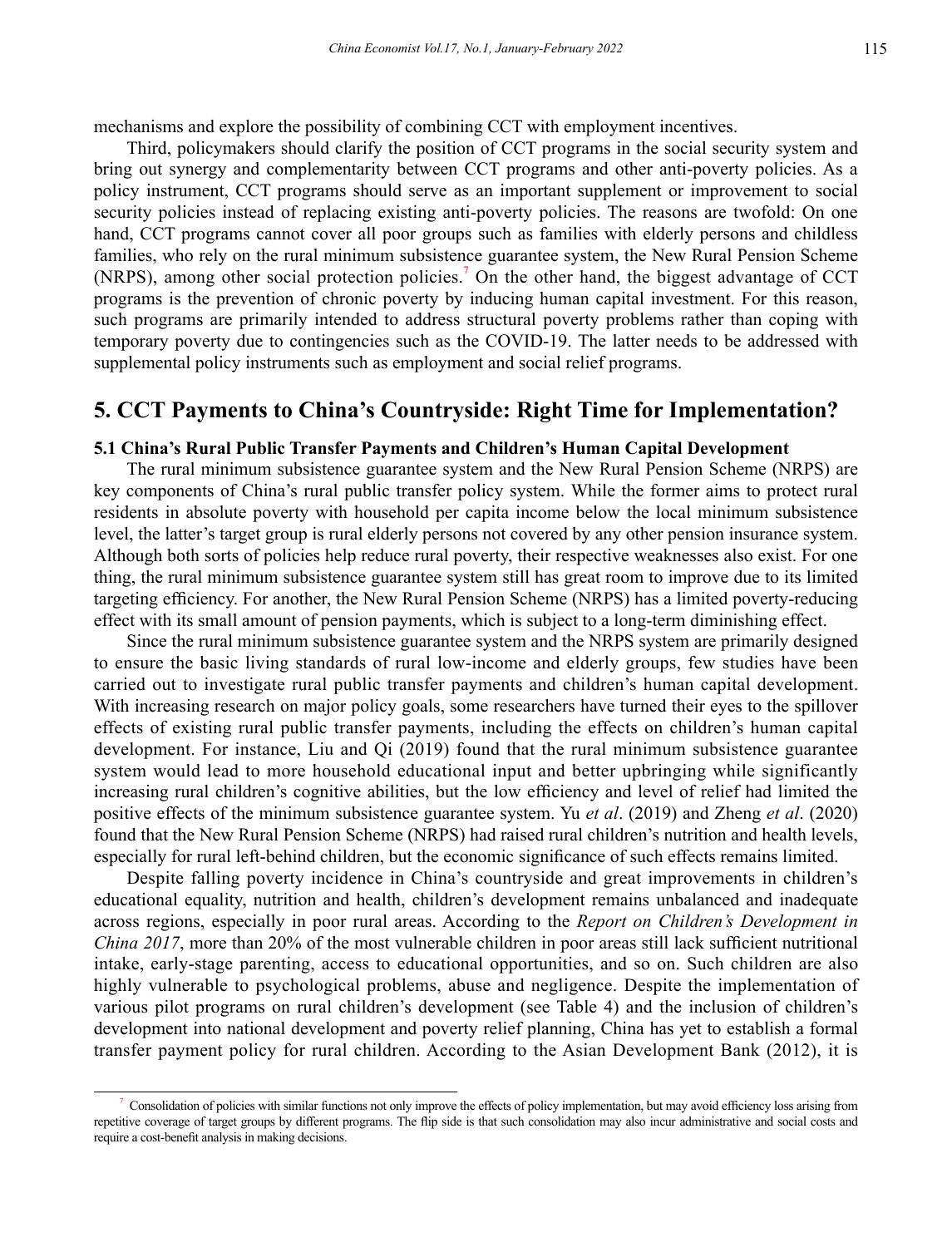| Major policies                          | Year of<br>implementation | Targeted recipients       | Description                                                                                                              |
|-----------------------------------------|---------------------------|---------------------------|--------------------------------------------------------------------------------------------------------------------------|
| "Two Exemptions and One<br>Subsidy"     | 2001                      | Poor areas                | Exemptions of tuition and miscellaneous fees and textbook fees; living<br>allowances for boarding students               |
| New Rural Cooperative<br>Medical Scheme | 2003                      | Poor areas                | Establish new-type rural cooperative medical system focusing on social<br>pooling for catastrophic diseases              |
| Folic Acid Supplement                   | 2009                      | Rural areas               | Reduce the neurological defects of newborn babies                                                                        |
| Pre-School Education Action<br>Plan     | 2011                      | Rural areas in<br>regions | central and western Increase access to kindergartens                                                                     |
| Nutrition improvement<br>program        | 2011                      | Poor areas                | Improve nutrition for students in rural compulsory education                                                             |
| Rural schools and children's<br>palaces | 2011                      | Rural areas               | Improve learning and cultural and entertainment conditions for rural<br>students                                         |
| "Nutrition pack" program                | 2012                      | Poor areas                | Provide infants and babies aged six and 24 months and improve guardians'<br>knowledge about scientific feeding practices |
| Early childhood development<br>program  | 2014                      | Pilot poor areas          | Promote early childhood development for children aged 0-3 years                                                          |
| Family education program                | 2016                      | Rural areas               | Establish parents' schools or family upbringing guidance service stations                                                |

Table 4: Major Policies on Rural Children's Development in China since the Dawn of the 21<sup>st</sup> Century

Source: Compiled based on the *Report on Child Development in China*, *Administrative Measures for the Central Special Public Welfare Fund from Lottery Proceeds*, and the *Five-Year Plan on the Guidance of Family Education (2016-2020)*.

appropriate to carry out CCT programs for the poor in China, which helps realize inclusive and balanced development, and CCT programs for the promotion of rural children's human capital investment can be a favorable supplement to the existing policy system.

# **5.2 Implementation and Outlook of CCT Programs in China**

Currently, most studies on China's CCT programs and randomized controlled trial (RCT) assessments have been carried out by Prof. Zhang Linxiu's research team at the Chinese Academy of Sciences (CAS) and Peking University, as well as Prof. Gan Li's research team at the Southwest University of Finance and Economics (SWUFE). Prof. Zhang Linxiu's research team has carried out RCT assessments of CCT programs with the themes of children's education and maternal and child health in poor rural areas of China's northwestern regions. According to the results of an RCT conducted by this research team for 1,507 junior middle school students in China's northwestern region in 2009- 2010, rural children receiving program intervention were 60% less likely to drop out from school, but their academic performance (test scores) underwent no significant change (Mo *et al*., 2013). Regarding maternal and child health, the project team carried out an RCT of village-level CCT programs in 75 villages below national average levels of maternal and child health services. In the intervention-group villages, if a pregnant or childbearing woman had received any of the seven maternal and child health services (as a CCT condition), $^8$  she would receive a cash allowance of 1,000 yuan from the program team. Research found that this program sharply increased pregnant and childbearing women's access to and awareness of maternal and child health services, but the health of newborn babies experienced no significant improvement (Zhou *et al*., 2020).

<sup>&</sup>lt;sup>8</sup> These seven women and child health services (as conditions) include: prenatal inspections, delivery at hospital, postnatal inspection, breastfeeding within one hour after childbirth, breastfeeding for six months after childbirth, necessary vaccinations after childbirth, and physical examinations after childbirth.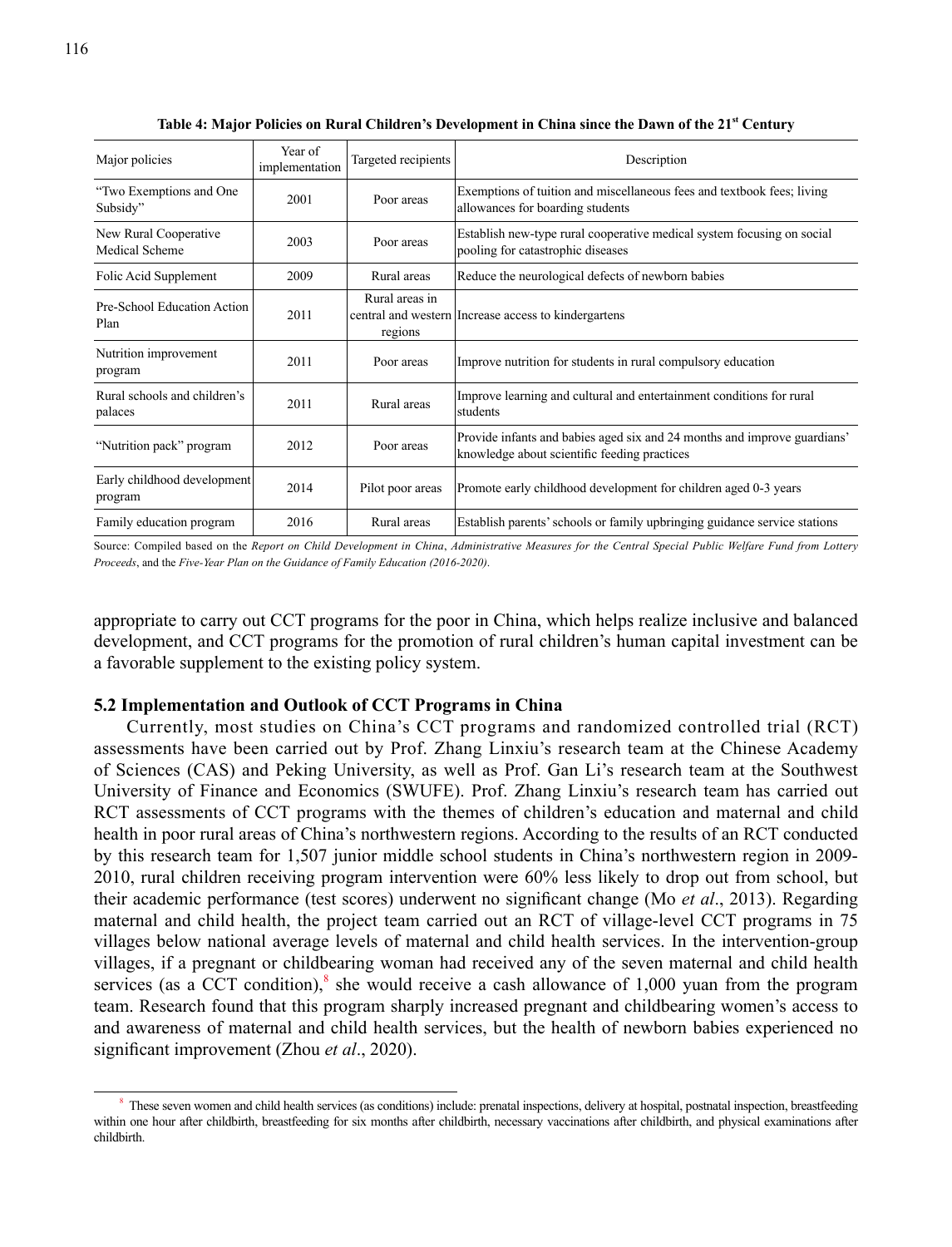The CCT program named "Adolescent Education Promotion Initiative" led by Prof. Gan Li's team focused on rural children's education, and CCT payments to students' families and teachers were subject to the fulfillment of certain criteria of children's educational performance. Since April 2015, the program started to be implemented in Leshan City of Sichuan Province for over 7,000 teachers and students from 5,700 families and 32 primary schools as beneficiaries. According to the program's impact assessment result, the Chinese language and math scores of the primary school students participating in the randomized controlled trial (RCT) increased by 7.5% and 19%, respectively, and the effect was more significant for students with previously poor test scores and those from poor families (Gan, 2019).

While most of the CCT programs piloted in China have achieved relatively good results, sufficient research has yet to be carried out to optimize program design. The long-term implementation of CCT programs on a broader scale, therefore, requires in-depth discussions of program design, implementation and development approaches at least in the following three aspects (see Figure 2):

First, the main characteristics of CCT programs should be designed reasonably, focusing on the preferences of target groups for policy on the demand side and the quality of educational and health services. The basis for designing CCT programs is the identification of development stage, target groups, scope of implementation, and conditions. In China, children's development is uneven across urban and rural areas in various regions, and preschool education and early childhood upbringing are insufficient (China Development Research Foundation, 2017). CCT programs, therefore, should be designed for children in rural poor areas and identify target groups and formulate entry and exit mechanisms based on multidimensional criteria. While attention is paid to the school attendance and academic performance of school-age children, priority should also be given to services for women and children's health, preschool education and guardians' parenting behaviors, as well as the determination of relevant cash transfer payment conditions. The government may identify poor villages and develop program master plans according to regional development conditions (top-down mechanism). In determining the conditions, amount and payment process of allowances, the government may encourage the participation and autonomy of farmer households based on local initiative and referencing existing experiences ("bottomup" mechanism). For instance, CCT programs can be designed based on the preferences of target groups for different CCT programs and the verification of randomized controlled trials (RCTs) at a certain scale.

Second, the government should give sufficient consideration to the potential limitations of CCT programs, and analyze the necessity and feasibility of consolidating CCT programs and other antipoverty policies. The potential labor disincentive and policy fragmentation of CCT programs will directly affect the effectiveness of program implementation. The solutions are twofold: First, the welfare dependence of poor households can be reduced through a combination of CCT programs and employment incentives. For instance, Prof. Gan Li's research team at the Southwest University of Finance and Economics launched a "labor income incentive program" to encourage the labor participation of poor populations referencing the US labor income tax credit system (Gan, 2019). Initial result of the field experiment suggests that this program could significantly increase the level of participation of poor households and household labor income and consumption, which creates a portfolio of policy instruments for coping with a likely labor disincentive of CCT programs. Second, the government should try to integrate CCT programs with the rural minimum subsistence guarantee system and other rural development programs to address the inefficiency from the repetitive coverage of poor groups. For instance, CCT programs may be integrated into the rural minimum subsistence security system as a way to target at families with children for long-term multidimensional poverty reduction. For childless families and those with elderly persons, CCT policy should be enacted to protect their subsistence needs. Meanwhile, attempts can be made to combine CCT programs with existing child development programs such as nutrition improvement programs for babies and preschool children for more effective resource allocation.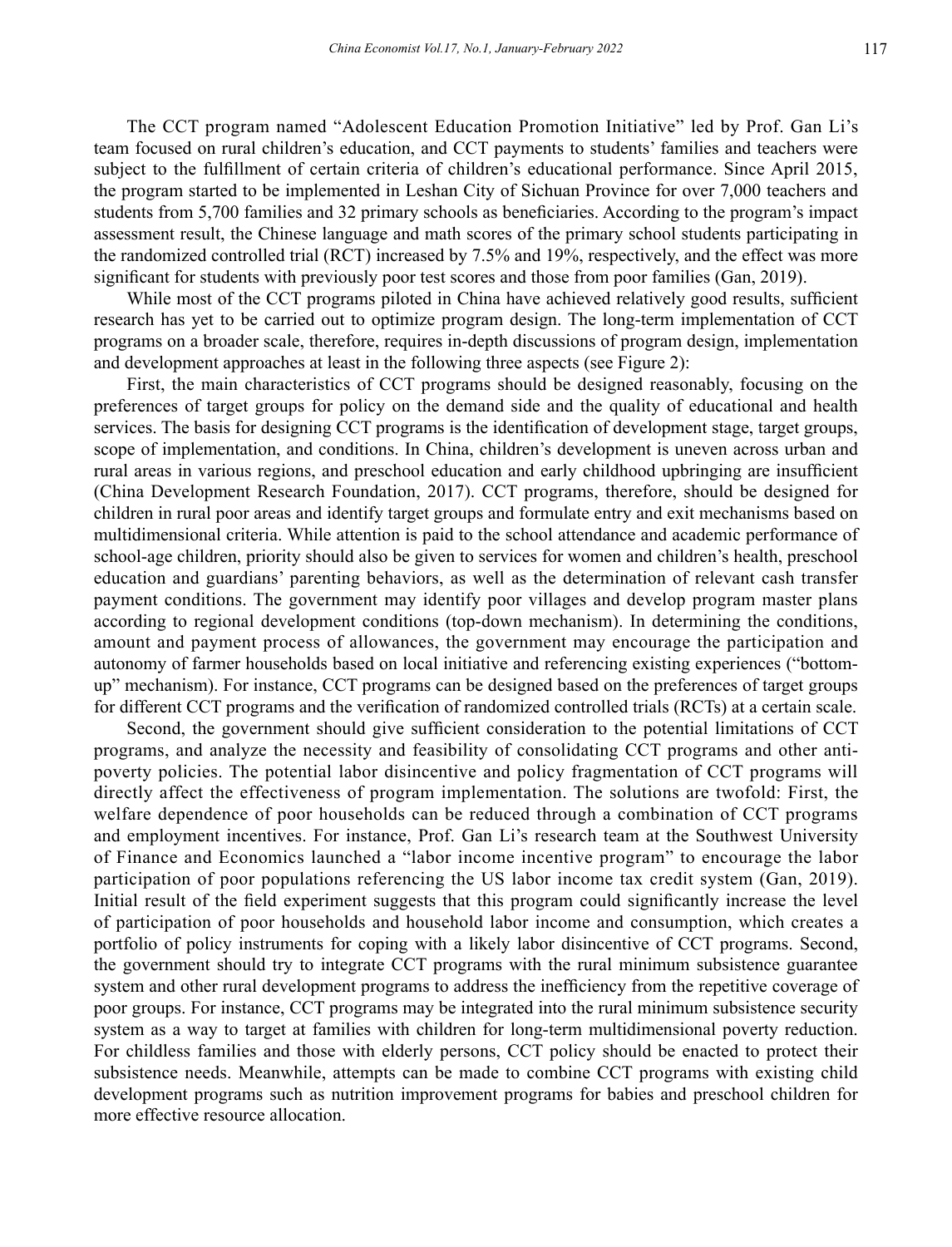Third, the government should try to establish a CCT monitoring and evaluation system and implementing agency and expand the target group when appropriate following the trend of urban and rural development. Aside from policy design, effective implementation and timely adjustment will determine the success and future development of CCT programs. It is necessary, therefore, to conduct regular monitoring and management of CCT participation and exit, and the compliance of recipient households with program conditions to ensure the precise targeting and sustainability of CCT programs. Meanwhile, counterfactual causality evaluation methods should be employed for a sciencebased evaluation of CCT programs' short-term and long-term poverty-reducing effects, identify the inadequacies of such programs, and improve program design and implementation. Considering the possible structural factors of the decision-making system, it is suggested to create a dedicated CCT program monitoring and evaluation agency for cross-departmental coordination and cooperation<sup>9</sup> (Xu and Zhang, 2016). In conducting policy evaluation, third-party institutions should be invited for fair and open evaluation of program effects. In addition, the target groups of CCT programs should also be adjusted according to the trends of urban and rural development. Although the main battlefield for poverty reduction in China in the post-2020 era remains in the countryside, the priority of poverty reduction will shift to a combination of both the countryside and cities (Chen *et al.*, 2019). Farmer households will continue to migrate, and an increasing number of rural migrant workers have brought their children to cities, where restrictions under the household registration system and the high cost of



**Figure 2: Design, Implementation and Development of CCT Programs for China's Countryside**

Since CCT programs also involve children's education and health services in addition to cash transfer payments, participating policy authorities theoretically should include the Ministry of Human Resources and Social Security, the Ministry of Finance, the Ministry of Education, and the National Health and Family Planning Commission (NHFPC).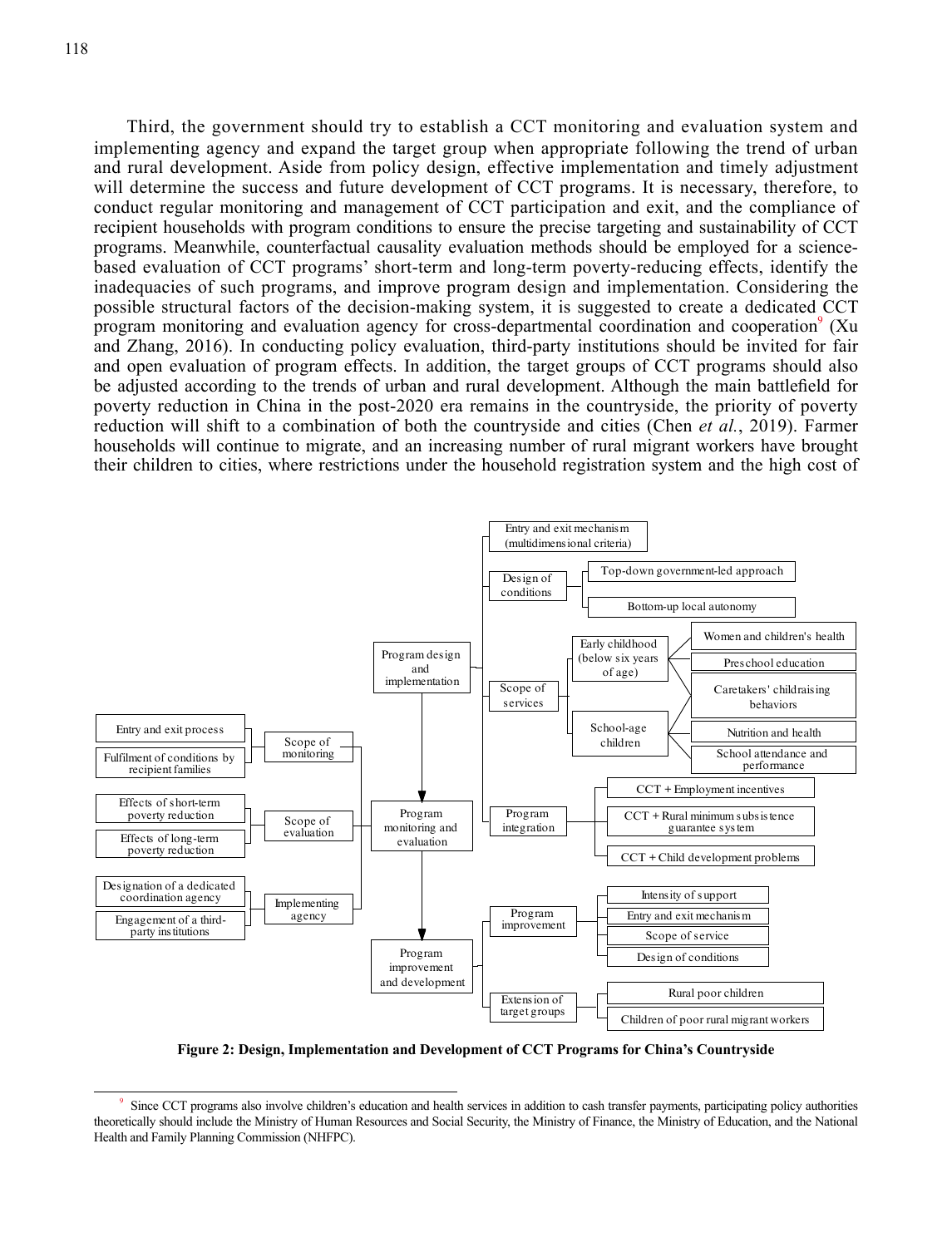living highlight the human capital and household poverty of rural migrant workers' children. Therefore, it is also necessary to consider implementing CCT programs targeted at the rural migrant workers' children living in cities and help establish an integrated urban and rural poverty reduction system.

### **6. Conclusion Remarks**

This study considers CCT as a policy instrument worth considering for China to achieve longterm poverty reduction in the countryside. Existing randomized controlled trial (RCT) studies have demonstrated the significant short-term effects of CCT programs in rural areas of China's western regions. While the long-term effects of CCT programs have yet to be shown, researchers and policymakers should attach great importance to improving policy design and resource allocation, which is a critical factor for CCT programs to develop sustainably in China. CCT programs should be designed and implemented with the characteristics of China's rural poverty and children's development taken into full account, combining top-down and bottom-up policy-making approaches. Meanwhile, the government should consider both target groups on the demand side and services on the supply side and further integrate and coordinate CCT programs with other anti-poverty policies to avoid policy fragmentation. Moreover, sound monitoring and evaluation are essential to the effective implementation and improvement of CCT programs, and the target groups and scope of coverage should also be adjusted according to the new situations of urban and rural development. In a nutshell, anti-poverty policies including CCT programs should be designed according to current, local and poverty conditions to offer targeted solutions to the root cause of poverty.

### *References:*

- [1] Alix-Garcia, J. M., K. R. E. Sims, and D. J. Phaneuf. 2019. "Using Referenda to Improve Targeting and Decrease Costs of Conditional Cash Transfers." *Journal of Public Economics*, 176: 1-70.
- [2] Angelucci, M., O. Attanasio, and V. D. M. D. Maro. 2012. "The Impact of Oportunidades on Consumption, Savings and Transfers." *Fiscal Studies*, 33(3): 305-334.
- [3] Araujo, M. C., M. Bosch, and N. Schady. 2016."Can Cash Transfers Help Households Escape an Inter-Generational Poverty Trap?" NBER Working Paper22670, http://www.nber.org/papers/w22670.
- [4] Asian Development Bank. 2012. *The Case for Conditional Cash Transfers in the People's Republic of China*. Beijing: Asian Development Bank Representative Office in China.
- [5] Azevedo, V., and M. Robles. 2013. "Multidimensional Targeting: Identifying Beneficiaries of Conditional Cash Transfer Programs." *Social Indicators Research*, 112(2): 447-475.
- [6] Banerjee, A. V., and E. Duflo. 2009. "The Experimental Approach to Development Economics." *Annual Review of Economics*, 1(1): 151- 178.
- [7] Banerjee, A. V., and E. Duflo. 2011. *Poor Economics: A Radical Rethinking of the Way to Fight Global Poverty*. New York: Public Affairs Press.
- [8] Barham, T., K. Macours, and J. A. Maluccio. 2017. "Are Conditional Cash Transfers Fulfilling Their Promise? Schooling, Learning, and Earnings After 10 Years." CEPR Discussion Papers 11937, https://ideas.repec.org/p/cpr/ceprdp/11937.html.
- [9] Becker, G. S., 1991. *A Treatise on the Family*. Cambridge: Harvard University Press.
- [10] Cai, Fang. 2020. "The Second Demographic Dividend as Driver of China's Growth." *International Economic Review*, 2: 42-11.
- [11] Carneiro, P. M., and J. J. Heckman. 2003. "Human Capital Policy." NBER Working Paper 9495, https://www.nber.org/papers/w9495.
- [12] Chen, Kevin, Jieying Bi, Guobao Wu, Xiaojun He, and Zimeiyi Wang. 2019. "Post-2020 Rural Urban Integrative Poverty Reduction Strategy: Development Status, Evolution, New Vision and Key Areas." *Chinese Rural Economy*, 1: 2-16
- [13] China Development Research Foundation. 2017. *China Children's Development Report 2017: Anti Poverty and Early Childhood Development*. Beijing: China Development Press.
- [14] Devereux, S., E. Masset, R. Sabates-Wheeler, M. Samson, A. M. Rivas, and D. T. Lintelo. 2017. "The Targeting Effectiveness of Social Transfers." *Journal of Development Effectiveness*, 9(2): 162-211.